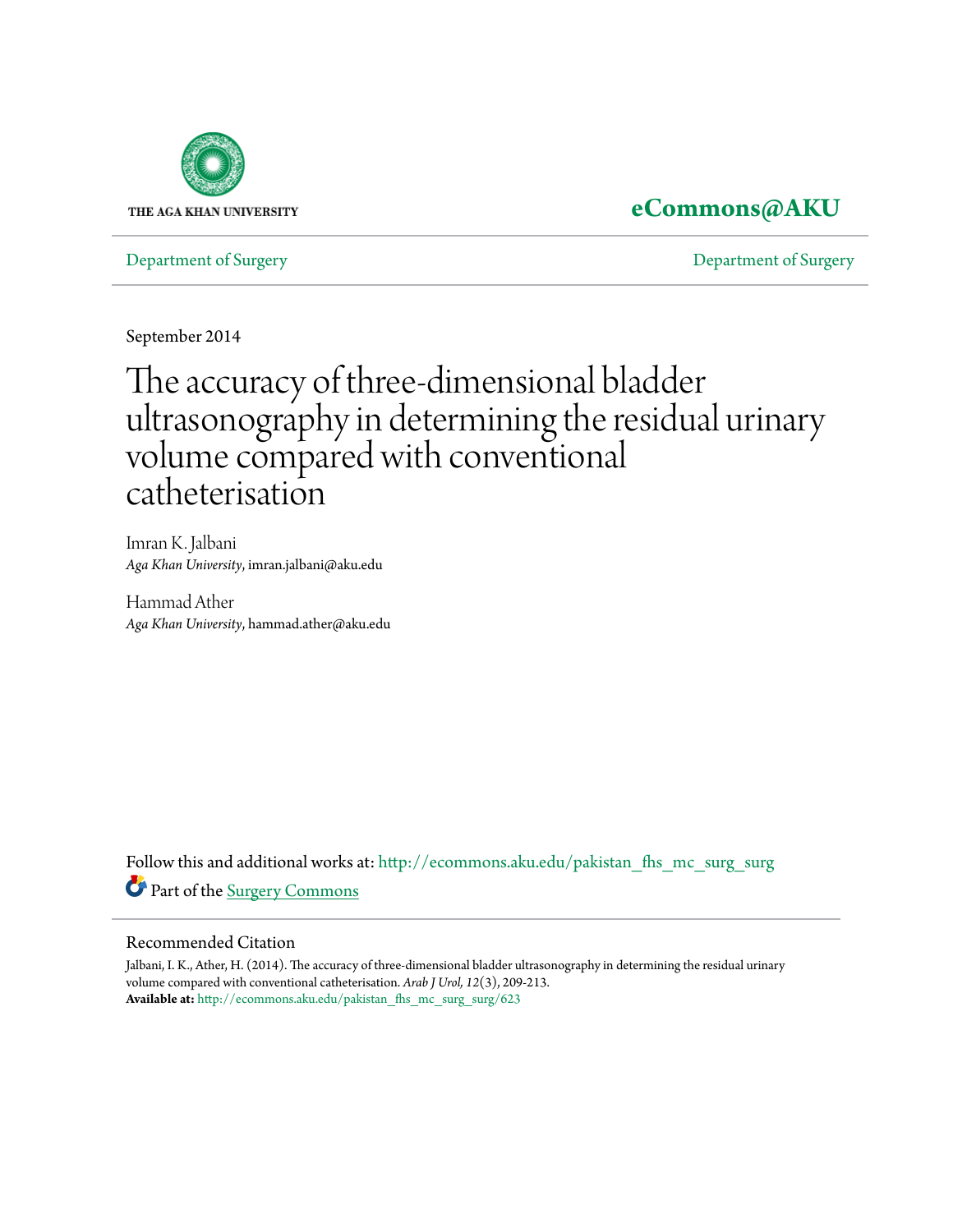

Arab Journal of Urology (Official Journal of the Arab Association of Urology)

[www.sciencedirect.com](http://www.sciencedirect.com/science/journal/2090598X)



### VOIDING DYSFUNCTION/FEMALE UROLOGY ORIGINAL ARTICLE

## The accuracy of three-dimensional bladder ultrasonography in determining the residual urinary volume compared with conventional catheterisation



Imran K. Jalbani, M. Hammad Ather \*

Department of Surgery, Aga Khan University, Karachi, Pakistan

Received 29 December 2013, Received in revised form 23 April 2014, Accepted 3 May 2014 Available online 30 July 2014

#### **KEYWORDS**

Bladder scans; Cystometrogram; Catheterisation; Residual urinary volume; Urodynamics

#### ABBREVIATIONS

CMG,

cystometrography; US, ultrasonography; PVR, postvoid residual; BMI, body mass index; RPI, real-time pre-scan imaging

Abstract *Objective:* To determine the accuracy of three-dimensional bladder ultrasonography (US, using the BVI 3000, Verathon, WA, USA) for determining the residual urinary volume, compared with the conventional catheterisation method.

Patients and methods: We conducted a cross-sectional study at day-care unit of a University hospital after obtaining approval from the Ethics Review Committee of the hospital. Thirty-four patients with lower urinary tract symptoms requiring cystometrography were included. The postvoid volume was measured by bladder US, with three readings taken, and then patient was catheterised using a 12-F Nelaton catheter to measure the urinary volume. The mean of the three readings was compared with the catheterisation volume.

Results: The mean (SD) urinary volumes by US and catheterisation were 261 (186) and 260 (175) mL, respectively, and the correlation  $(r^2)$  was 0.97. There was no effect of age, gender or body mass index on the accuracy of bladder US, which was accurate even when the urinary volume was  $\leq 100$  mL.

**Conclusion:** The bladder US estimate is as accurate as catheterisation for determining the postvoid residual urinary volume. Its accuracy was also comparable

Corresponding author. Address: Department of Surgery, Aga Khan University, PO Box 3500, Stadium Road, Karachi 74800, Pakistan. Tel.: +92 213486 4778.

E-mail address: [hammad.ather@aku.edu](mailto:hammad.ather@aku.edu) (M.H. Ather). Peer review under responsibility of Arab Association of Urology.



<http://dx.doi.org/10.1016/j.aju.2014.05.001>

**Production and hosting by Elsevier**

2090-598X  $\circledcirc$  2014 Production and hosting by Elsevier B.V. on behalf of Arab Association of Urology.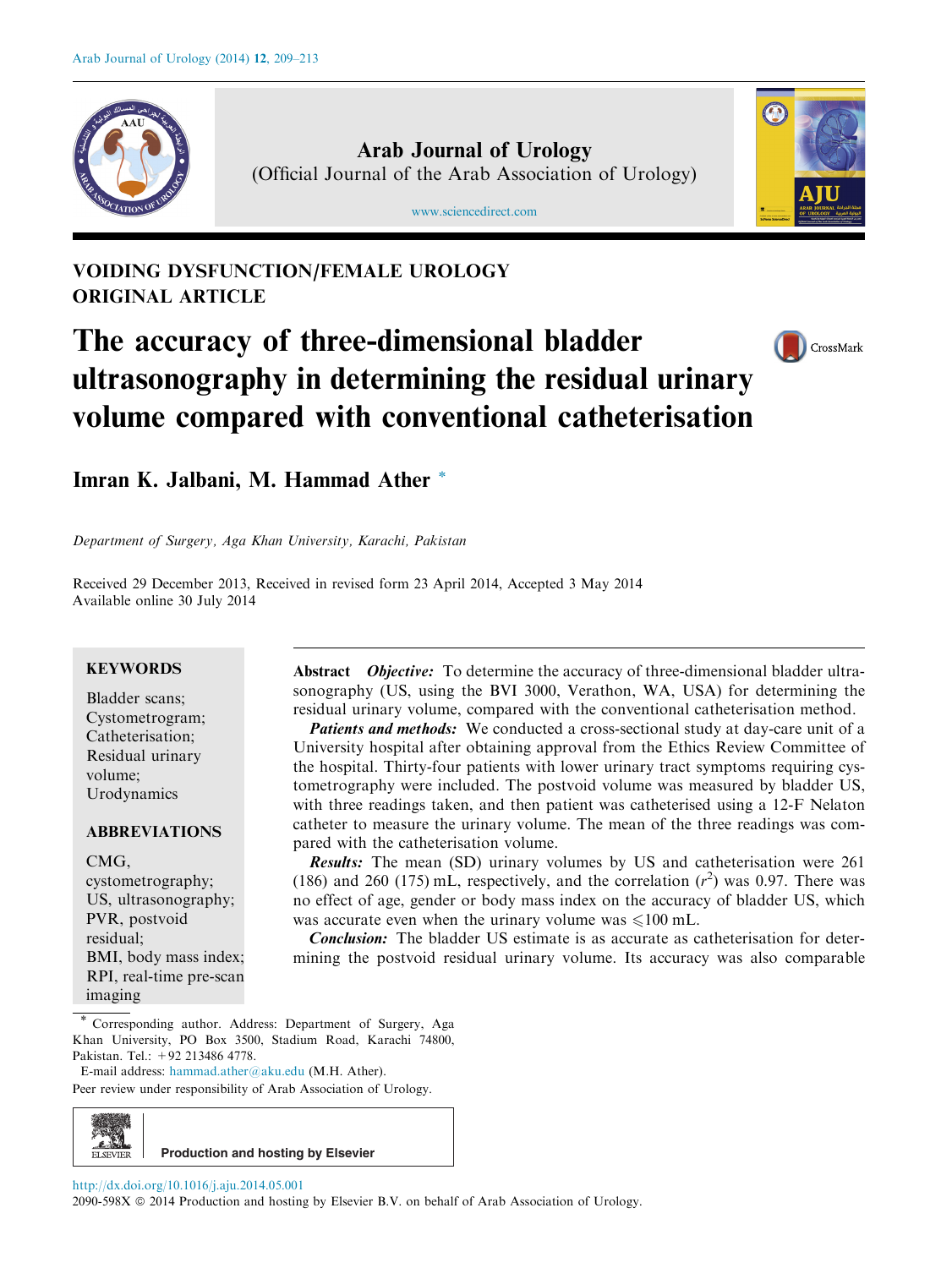when the urinary volume is  $\leq 100$  mL, and there was no significant effect of age, gender and body mass index. This system could replace the more invasive catheterisation, and with excellent accuracy.

ª 2014 Production and hosting by Elsevier B.V. on behalf of Arab Association of

Urology.

#### Introduction

LUTS in both in men and women are evaluated using an objective assessment, e.g., by using the IPSS for men and the Female LUTS instrument in women [\[1\].](#page-4-0) The subsequent systematic diagnostic evaluation includes a physical examination, urine analysis, blood analysis, ultrasonography (US) of the prostate, bladder and kidneys, uroflowmetry, a measurement of postvoid residual urine (PVR) volume by US, and a bladder diary in patients with urinary frequency or nocturia [\[2\]](#page-4-0). Uroflowmetry is an important and basic urodynamic investigation, which is used in patients with LUTS [\[3\],](#page-4-0) but the indications for more invasive assessment are limited, and warranted only in specific situations [\[4\].](#page-4-0) A non-invasive estimate of bladder pressure, with an estimate of the free flow rate, gives useful information in the assessment of men with LUTS. Determinations of bladder voiding efficiency [\[5\]](#page-4-0) or residual fraction [\[6\]](#page-4-0) using the volume before and after voiding are other non-invasive methods.

The PVR volume can be measured using different methods, and although catheterisation is the standard method it is invasive and can result in morbidity. Other methods include B-mode US and a bladder US system. US is also time-consuming, costly and requires training. Bladder US systems were first introduced in 1994 and the initial models were all two-dimensional because they only measured the width and length and did not assess the depth of the bladder. Currently, a three-dimensional bladder scanner (BVI 3000™, Verathon, WA, USA) was suggested to be more accurate than other systems [\[7,8\]](#page-4-0). However, there are no reports comparing the BVI 3000 with the standard method and determining its efficacy at extremes of volume; in the present study we evaluated these points.

#### Patients and methods

The study was conducted in the urodynamic suite of a University hospital. The patients comprised those undergoing cystometrography (CMG), and included those aged >18 years who had a suspected neurogenic bladder and who were referred for urodynamic studies. We excluded patients with a reduced bladder capacity due to diseases like tuberculosis or interstitial cystitis, with impaired cognitive function, pregnant woman, any with a lower abdominal surgical scar (which could potentially affect the bladder scan), those who could not lie supine, and those with previous bladder augmentation surgery. Patients had a previous US evaluation to exclude diverticulae, and patients with bladder wall deformities, including a thick-walled bladder, were also excluded. As a matter of protocol, patients with significant faecal loading noted during urodynamic catheter insertion or a DRE had the assessment cancelled were also excluded from the study.

The level of significance was set at 0.05, with 80% power, and the minimum sample size, calculated using PASS 12™ software (NCSS, Kaysville, Utah, USA), was 34. We assumed a coefficient of correlation between A and B of 0.97. The normality of the distribution of the data was evaluated and whether outcome frequencies followed a specified distribution (using Pearson's chisquared test).

Continuous variables are given as the mean (SD) and the correlation coefficient was calculated for urinary volumes estimated by the two methods. Categorical variables were analysed as a proportion with percentages. A paired t-test was used to compare the volumes, with  $P \leq 0.05$  considered to indicate a significant difference.

The correlation between bladder US volumes and catheterisation volumes, with adjustment for confounding factors, i.e., age, body mass index (BMI) and gender, was assessed using multiple linear regression analysis.

Patients initially had uroflowmetry, after which they were asked to lie supine and had their bladder scanned using the BVI 3000, using three scans, with the mean of the three taken as the final value. The nurse in the urodynamic suite (not part of the study team) performed the bladder scan. Immediately after scanning the patients were catheterised (by a resident, on rotation through the urodynamic and flexible cystoscopy suite) to determine the PVR volume. A Nelaton catheter (a stiff straight catheter) was used to empty the bladder before starting CMG.

Approval was obtained from the Ethics Review Committee for the study (approval #1721-SUR-ERC-10). Neither the institution nor the investigators had any support, financial, technical or otherwise, from the manufacturer during the conduct of this study.

#### Results

Thirty-four patients were included in the study (19 male) with a mean (SD) age at presentation of 50.2 (20.2) years and a mean (SD, range) BMI of 26.2 (5.9, 17.6–40.3) kg/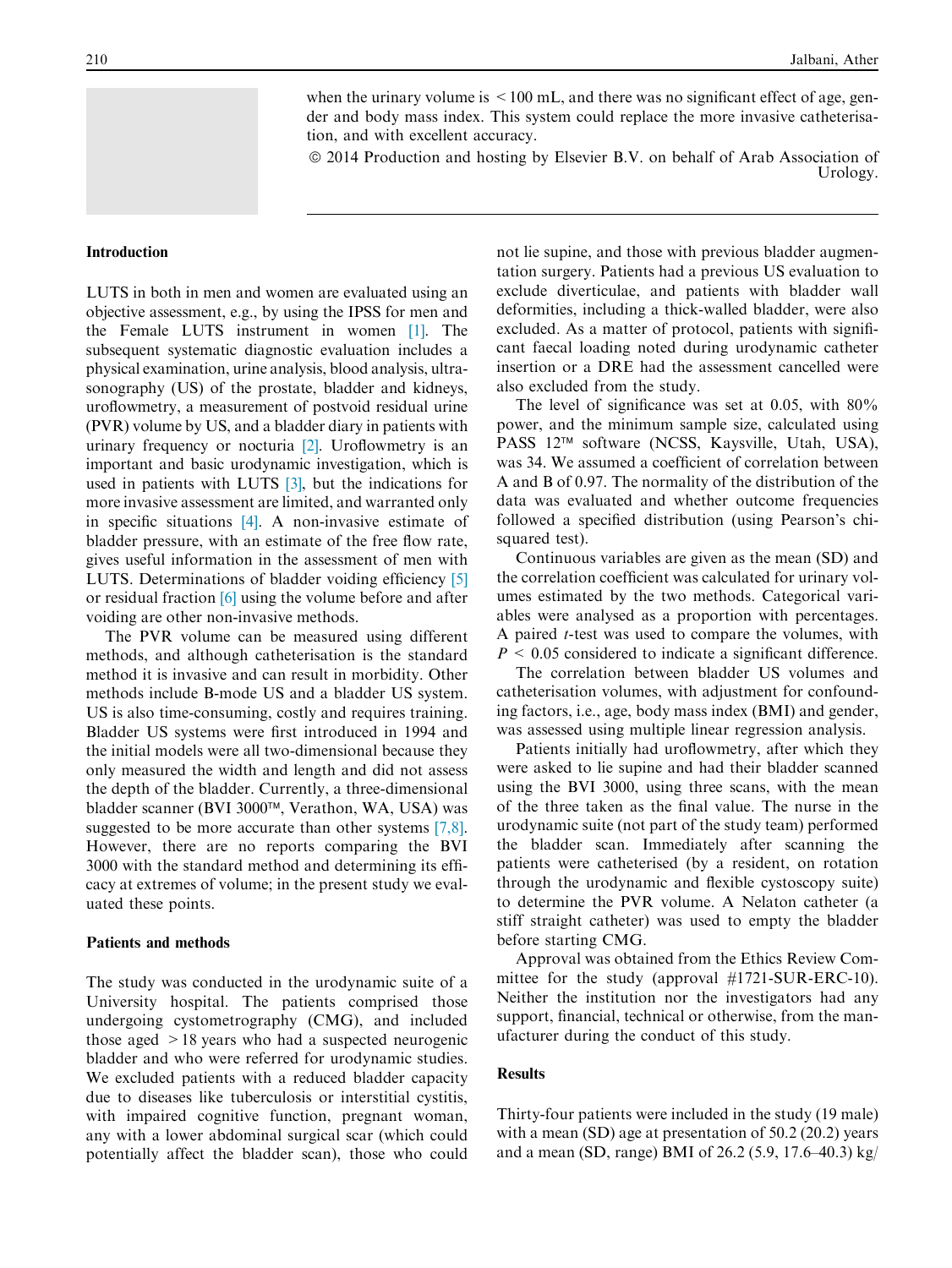m<sup>2</sup>. The respective mean (SD) volumes for the BVI 3000 and catheterisation methods were 261 (186) and 260 (175) mL, and the respective median (range) volumes were 184 (41–869) and 200 (50–680) mL; there was no statistically significant difference between the groups (paired t-test). The correlation coefficient between the methods was 0.97.

There was an excellent correlation (Fig. 1) at all volumes, and in particular for volumes of  $\leq 200$  mL. For volumes of  $>600$  mL, there was some divergence but this was not statistically significant and there were few patients in this subgroup. There were seven patients who had smaller bladder volumes, of  $\leq 100$  mL, but they were assessed separately and there was a significant correlation between the two methods. When the patients were sub-stratified into two groups depending on age (<50 and >50 years) or BMI (<25 and >25 kg/m<sup>2</sup>) there was no difference between the groups in the estimates of bladder volume by the bladder scan.

#### **Discussion**

The measurement of PVR volume is an important diagnostic step in evaluating patients with LUTS, and thus the accurate measurement of this volume is important in the diagnostic and management algorithm. Urethral catheterisation has long been considered the standard method for measuring the PVR volume but it is frequently associated with discomfort and carries a risk of UTI and trauma [\[9\].](#page-4-0) To avoid an invasive catheterisation, US is being increasingly used for this purpose [\[10\]](#page-4-0). US is not only reliable but is also reproducible. However, there are some shortcomings, including cost and the availability of a radiologist and equipment. Currently, the PVR volume can be measured by healthcare personnel (with no specialised training) using a portable, self-calculating US system, e.g. the bladder scanner. Such a portable



Figure 1 A scatter plot showing the good correlation between the volume determined using the BVI 3000 (abscissa) and that by catheterisation (ordinate), at all volumes ( $r^2 = -0.97$ ).

bladder scanner has several advantages over real-time US, in that it is user-friendly and requires only basic training. It can be used at the bedside, obviating the need to use the resources of the radiology department.

The correlation coefficient between the methods in the present study was 0.97. Park et al. [\[11\]](#page-4-0) assessed a bladder scanner which had real-time pre-scan imaging (RPI), finding it better than a conventional bladder scanner for measuring the PVR volume. They reported that the ability to point the scanner exactly at the bladder before measuring the bladder volume with RPI seemed to reduce the variability of the measured values.

One of the disadvantages of the conventional bladder scanner, i.e., one with no RPI, is that it does not allow the operator to visualise the bladder directly [\[11\]](#page-4-0). This could have serious diagnostic consequences. In patients with neurogenic bladder problems, studies show that portable bladder US systems are an acceptable alternative to catheterisation, although they are not as accurate as catheterisation for estimating bladder volumes [\[12\]](#page-4-0).

The BVI 3000 system calculates the bladder volume using VMODE® technology; measurements made with this technology are more accurate than those from conventional two-dimensional US, being are based on a more detailed three-dimensional image of the bladder. The technique is easy to use and more comfortable for the patient. When the system is actuated this technology quickly assesses the echoes from several planes in the body and constructs a three-dimensional image, from which the system can calculate the bladder volume, and display several B-mode images.

There are many conditions which can confound the estimate of volume, i.e., cystic ovarian pathologies might be construed as a significant PVR volume [\[13\].](#page-4-0) In the present study there was an excellent correlation for all volumes, but there are other conditions that can potentially affect the volume estimate.

Choe et al. [\[14\]](#page-4-0) reported six patients in whom a follow-up assessment of a high PVR volume measured on US studies gave lower catheterised volumes, with a range of differences of 66–275.5 mL. These patients were later diagnosed with an ovarian cyst, uterine myoma, or uterine adenomyosis on pelvic US.

There are also reports showing poor repeatability and accuracy in bladder volume measurements using the BladderScan (Verathon) when compared with real-time US [\[15\].](#page-4-0) These authors reported that the BladderScan method does not appear to be reliable for assessing bladder volumes in children aged 0–24 months before bladder instrumentation. Koomen et al. [\[16\]](#page-5-0) also found that the BladderScan underestimated the urinary bladder volume in children.

Alnaif and Drutz [\[17\]](#page-5-0) reported that the bladder was not fully imaged if the scanning heads were aimed incorrectly, and that partial bladder volumes resulted if the lateral borders were omitted, producing measurements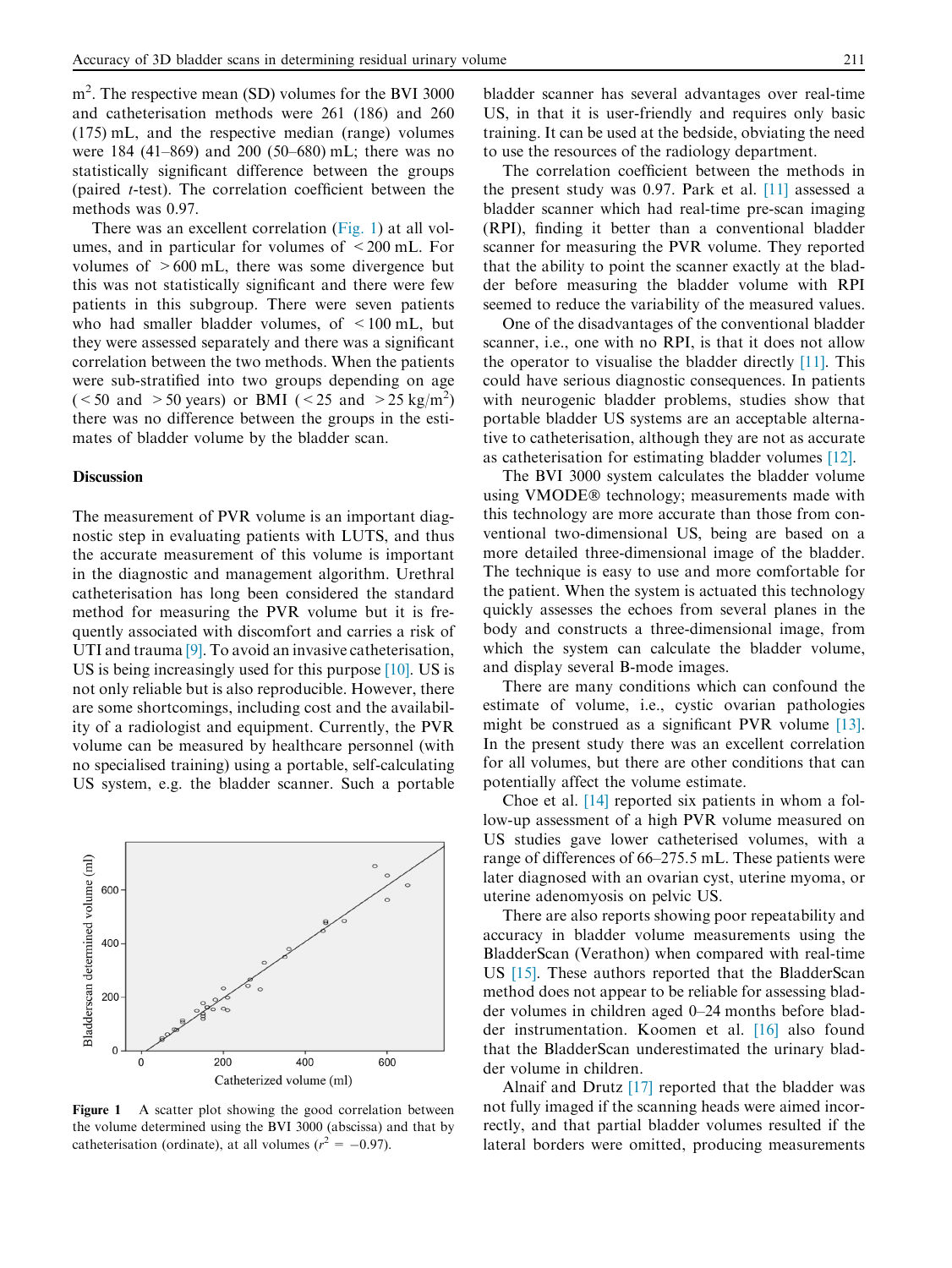<span id="page-4-0"></span>that underestimated PVR volumes. These authors concluded that PVR volumes from portable bladder US machines should be interpreted cautiously, and that catheterisation might be the better method if an accurate estimate of PVR volume was needed.

The efficacy of a bladder scanner in morbidly obese patients is lower [\[18\],](#page-5-0) but we found no difference related to the BMI in the present study. This could possibly be because there were relatively few patients with a BMI of  $>$  35 kg/m<sup>2</sup>. An inaccurate estimate could also be possible in patients with ascites. Elsamra et al. [\[19\]](#page-5-0) reported on two adolescent females with LUTS who had falsely elevated PVR volumes by bladder scanning, and who subsequently underwent formal imaging to identify ovarian cystic pathology.

The utility of the bladder scan was assessed in various clinical situations. Bozsa et al. [\[20\]](#page-5-0) assessed its utility for estimating the PVR volume after radical hysterectomy, comparing the US-estimated volume with that from catheterisation. They reported that both non-invasive three-dimensional US methods are appropriate for the correct volume determination of PVR after radical hysterectomy. This obviates the need for catheterisation, with its risks of UTI in patients with an insignificant PVR volume. Beckers et al. [\[21\]](#page-5-0) reported that the BVI 6200 was not reliable enough to replace conventional US for measurements of bladder volumes. It is not advisable to use it in a bladder-retraining programme. Goode et al. [\[22\],](#page-5-0) in a series of 95 ambulatory women with urinary incontinence, reported that US had a sensitivity of 66.7% and a specificity of 96.5% in detecting a PVR volume of  $\geq 100$  mL.

Portable US scanners are quick, easy to use, reasonably sensitive, and very specific for determining an elevated PVR. There are no contraindications for the use of the BladderScan, but informed consent must be obtained and healthcare workers trained in the use of the device. The potential adverse effects of portable bladder US include skin irritation, an allergic reaction to the gel and padding, and pressure-sore formation at the site of sensor placement  $[23]$ . Huang et al.  $[24]$ reported that the volumes estimated by a bladder scan were less accurate than those from catheterisation, particularly for small PVR volumes. The present results indicate that the bladder scan has a good correlation coefficient at all volumes. However, the major limitation of the present study was the few patients included, which made a subgroup analysis difficult. The other limitation was that the patients were a selected group presenting for an invasive urodynamic evaluation. Future work should be in a multi-institutional/multi-centric study with a larger cohort.

In conclusion, the BVI 3000 was as accurate as catheterisation for determining the PVR volume. The accuracy was also comparable when the urinary volume was  $\leq 100$  mL. There was no significant effect of age, gender or BMI on the bladder scan estimate of PVR volume. This system could replace more invasive catheterisation, and with excellent accuracy.

#### Conflict of interest

None.

#### Source of funding

None.

#### References

- [1] [Abrams P, Cardozo L, Fall M, Griffiths D, Rosier P, Ulmsten U,](http://refhub.elsevier.com/S2090-598X(14)00062-X/h0005) [et al. The standardisation of terminology of lower urinary tract](http://refhub.elsevier.com/S2090-598X(14)00062-X/h0005) [function: report from the Standardisation Sub-committee of the](http://refhub.elsevier.com/S2090-598X(14)00062-X/h0005) [International Continence Society.](http://refhub.elsevier.com/S2090-598X(14)00062-X/h0005) Neurourol Urodyn 2002;21: [167–78](http://refhub.elsevier.com/S2090-598X(14)00062-X/h0005).
- [2] [Oelke M, Bachmann A, Descazeaud A, Emberton M, Gravas S,](http://refhub.elsevier.com/S2090-598X(14)00062-X/h0125) Michel MC, et al. [Guidelines Office. Guidelines on EAU Guide](http://refhub.elsevier.com/S2090-598X(14)00062-X/h0125)[lines, Edition presented at the 25th EAU Annual Congress, Milan](http://refhub.elsevier.com/S2090-598X(14)00062-X/h0125), [2013, ISBN 978-90-79754-70-0](http://refhub.elsevier.com/S2090-598X(14)00062-X/h0125).
- [3] [Ather MH, Memon A. Uroflowmetry and evaluation of voiding](http://refhub.elsevier.com/S2090-598X(14)00062-X/h0015) disorders. [Tech Urol](http://refhub.elsevier.com/S2090-598X(14)00062-X/h0015) 1998;4:111–7.
- [4] [Blake C, Abrams P. Noninvasive techniques for the measurement](http://refhub.elsevier.com/S2090-598X(14)00062-X/h0020) [of isovolumetric bladder pressure.](http://refhub.elsevier.com/S2090-598X(14)00062-X/h0020) J Urol 2004;171:12–9.
- [5] [Abrams P. Bladder outlet obstruction index, bladder contractility](http://refhub.elsevier.com/S2090-598X(14)00062-X/h0025) [index and bladder voiding efficiency: three simple indices to define](http://refhub.elsevier.com/S2090-598X(14)00062-X/h0025) [bladder voiding function.](http://refhub.elsevier.com/S2090-598X(14)00062-X/h0025) BJU Int 1999;84:14–5.
- [6] [Memon A, Ather MH. Use of residual fraction instead of residual](http://refhub.elsevier.com/S2090-598X(14)00062-X/h0030) [volume in the evaluation of lower urinary tract symptoms.](http://refhub.elsevier.com/S2090-598X(14)00062-X/h0030) Tech Urol [2000;](http://refhub.elsevier.com/S2090-598X(14)00062-X/h0030)6:26–8.
- [7] [Ghani KR, Pilcher J, Rowland D, Patel U, Nassiri D, Anson K.](http://refhub.elsevier.com/S2090-598X(14)00062-X/h0035) [Portable ultrasonography and bladder volume accuracy – a](http://refhub.elsevier.com/S2090-598X(14)00062-X/h0035) [comparative study using three-dimensional ultrasonography.](http://refhub.elsevier.com/S2090-598X(14)00062-X/h0035) [Urology](http://refhub.elsevier.com/S2090-598X(14)00062-X/h0035) 2008;72:24–8.
- [8] [Al-Shaikh G, Larochelle A, Campbell CE, Schachter J, Baker K,](http://refhub.elsevier.com/S2090-598X(14)00062-X/h0040) [Pascali D. Accuracy of bladder scanning in the assessment of](http://refhub.elsevier.com/S2090-598X(14)00062-X/h0040) [postvoid residual volume.](http://refhub.elsevier.com/S2090-598X(14)00062-X/h0040) J Obstet Gynaecol Can 2009;6:526–32.
- [9] [Schaeffer AJ, Chmiel J. Urethral meatal colonization in the](http://refhub.elsevier.com/S2090-598X(14)00062-X/h0045) [pathogenesis of catheter-associated bacteriuria.](http://refhub.elsevier.com/S2090-598X(14)00062-X/h0045) J Urol 1983;130[:1096–9](http://refhub.elsevier.com/S2090-598X(14)00062-X/h0045).
- [10] [Simforoosh N, Dadkhah F, Hosseini SY, Asgari MA, Nasseri A,](http://refhub.elsevier.com/S2090-598X(14)00062-X/h0050) [Safarinejad MR. Accuracy of residual urine measurement in men:](http://refhub.elsevier.com/S2090-598X(14)00062-X/h0050) [comparison between real-time ultrasonography and catheteriza](http://refhub.elsevier.com/S2090-598X(14)00062-X/h0050)tion. *[J Urol](http://refhub.elsevier.com/S2090-598X(14)00062-X/h0050)* 1997;158:59-61.
- [11] [Park YH, Ku JH, Oh SJ. Accuracy of post-void residual urine](http://refhub.elsevier.com/S2090-598X(14)00062-X/h0055) [volume measurement using a portable ultrasound bladder scanner](http://refhub.elsevier.com/S2090-598X(14)00062-X/h0055) [with real-time pre-scan imaging.](http://refhub.elsevier.com/S2090-598X(14)00062-X/h0055) Neurourol Urodyn 2011;30:335-8.
- [12] [Health Quality Ontario. Portable bladder ultrasound: an evidence](http://refhub.elsevier.com/S2090-598X(14)00062-X/h0130)based analysis. [Ont Health Technol Assess Series](http://refhub.elsevier.com/S2090-598X(14)00062-X/h0130) 2006;6:1–51.
- [13] [Cooperberg MR, Chambers SK, Rutherford TJ, Foster Jr HE.](http://refhub.elsevier.com/S2090-598X(14)00062-X/h0065) [Cystic pelvic pathology presenting as falsely elevated post-void](http://refhub.elsevier.com/S2090-598X(14)00062-X/h0065) [residual urine measured by portable ultrasound bladder scanning:](http://refhub.elsevier.com/S2090-598X(14)00062-X/h0065) [report of 3 cases and review of the literature.](http://refhub.elsevier.com/S2090-598X(14)00062-X/h0065) Urology 2000;55:590.
- [14] [Choe JH, Lee JY, Lee KS. Accuracy and precision of a new](http://refhub.elsevier.com/S2090-598X(14)00062-X/h0070) [portable ultrasound scanner, the BME-150A, in residual urine](http://refhub.elsevier.com/S2090-598X(14)00062-X/h0070) [volume measurement: a comparison with the BladderScan BVI](http://refhub.elsevier.com/S2090-598X(14)00062-X/h0070) 3000. [Int Urogynecol J Pelvic Floor Dysfunct](http://refhub.elsevier.com/S2090-598X(14)00062-X/h0070) 2007;18:641–4.
- [15] [Bevan C, Buntsma D, Stock A, Griffiths T, Donath S, Babl FE.](http://refhub.elsevier.com/S2090-598X(14)00062-X/h0075) [Assessing bladder volumes in young children prior to instrumen](http://refhub.elsevier.com/S2090-598X(14)00062-X/h0075)[tation. Accuracy of an automated ultrasound device compared to](http://refhub.elsevier.com/S2090-598X(14)00062-X/h0075) [real-time ultrasound.](http://refhub.elsevier.com/S2090-598X(14)00062-X/h0075) Acad Emerg Med 2011;18:816–21.